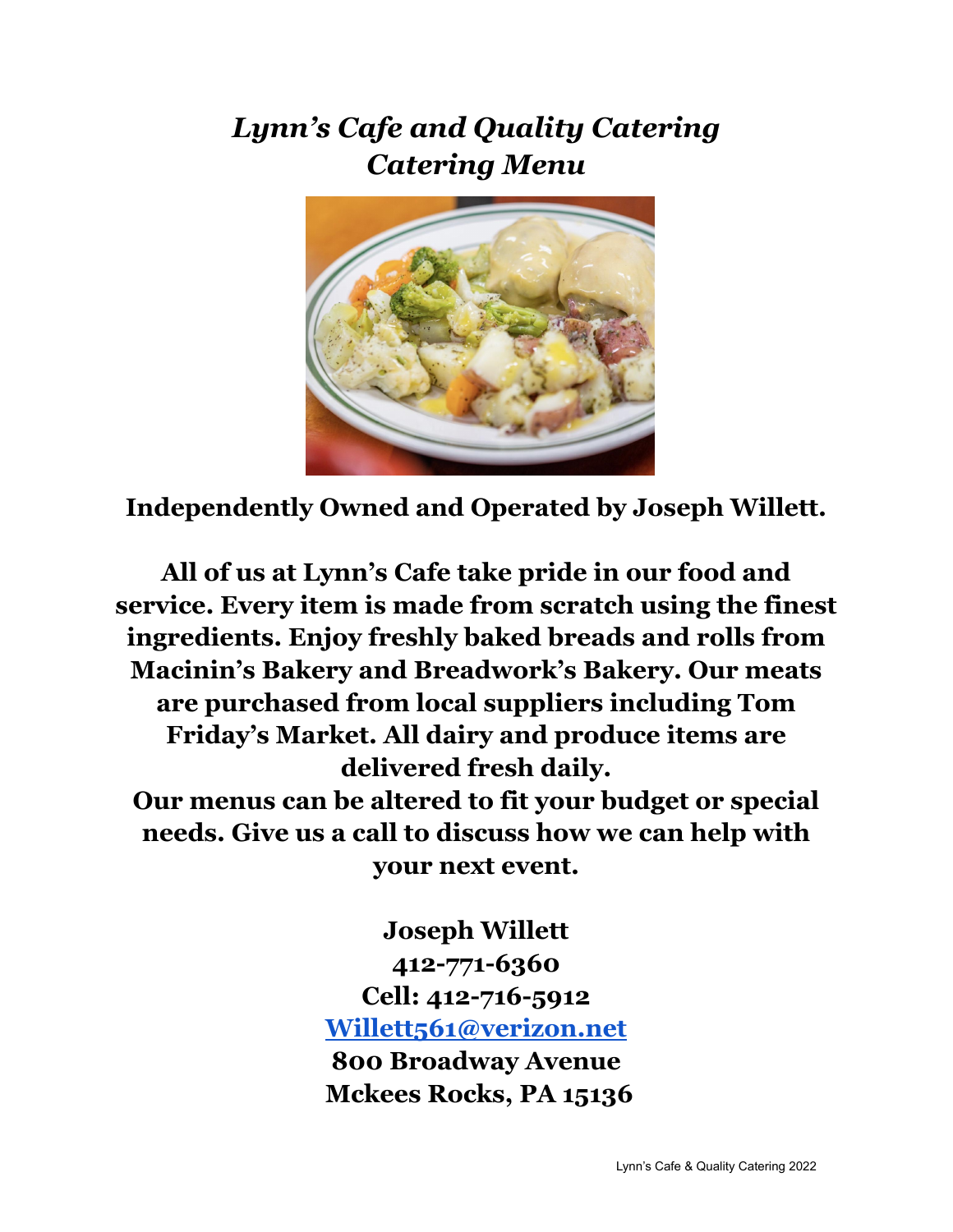### **Buffet Menu**

(15 person minimum)

Buffet Menu includes Choice of Entree, Choice of 2 Sides and/or Salads, Assorted Dinner Rolls with Butter, Condiments, Napkins, Disposable Plates, and Plastic Cutlery

#### **Entrees:**

(See below for pricing) \* Available at an additional \$.50 per person \*\*Available at an additional \$1.00 per person

Fried Chicken Rigatoni w/Marinara Stuffed Chicken Breast\* Rigatoni w/ Meat Sauce Chicken Marsala **Italian Meatballs** Italian Meatballs Chicken Piccata Stuffed Shells w/ Marinara Sauce Roast Beef w/ Gravy Spinach Feta Pasta Hot Italian Sausage w/ Peppers & Onions Stuffed Green Peppers Sweet Italian Sausage w/ Peppers & Onions Stuffed Cabbage Casserole Swedish Meatballs **Kielbasa w/ Sauerkraut** Sliced Baked Ham w/ Pineapple Beef Tips over Noodles\* Fish- Baked or Fried\*\*  $\text{Deli } \text{Tray}^*$ 

(3 meats, 2 cheeses, pickles, lettuce, tomatoes and relish

### **Sides & Salads:**

Additional side or salad available for \$.75 per person

Mashed Potatoes Green Bean Almondine Au Gratin Potatoes Baked Beans Sweet Potatoes Potato Salad Vegetable Medley Macaroni Salad Honey Glazed Carrots Pasta Salad Sweet Buttered Corn Tossed Salad Buttered Parsley Potatoes Orzo Salad Rice Pilaf Coleslaw

#### **Pricing:**

| Choice of: | 15-25 Guests | 26-50 Guests | 51- Up Guests |
|------------|--------------|--------------|---------------|
| Entrée     | Per Person   | Per Person   | Per Person    |
| One        | \$12.00      | \$11.00      | \$10.50       |
| Two        | \$13.00      | \$12.00      | \$11.50       |
| Three      | \$15.00      | \$14.00      | \$13.20       |
| Four       | \$16.00      | \$15.00      | \$14.70       |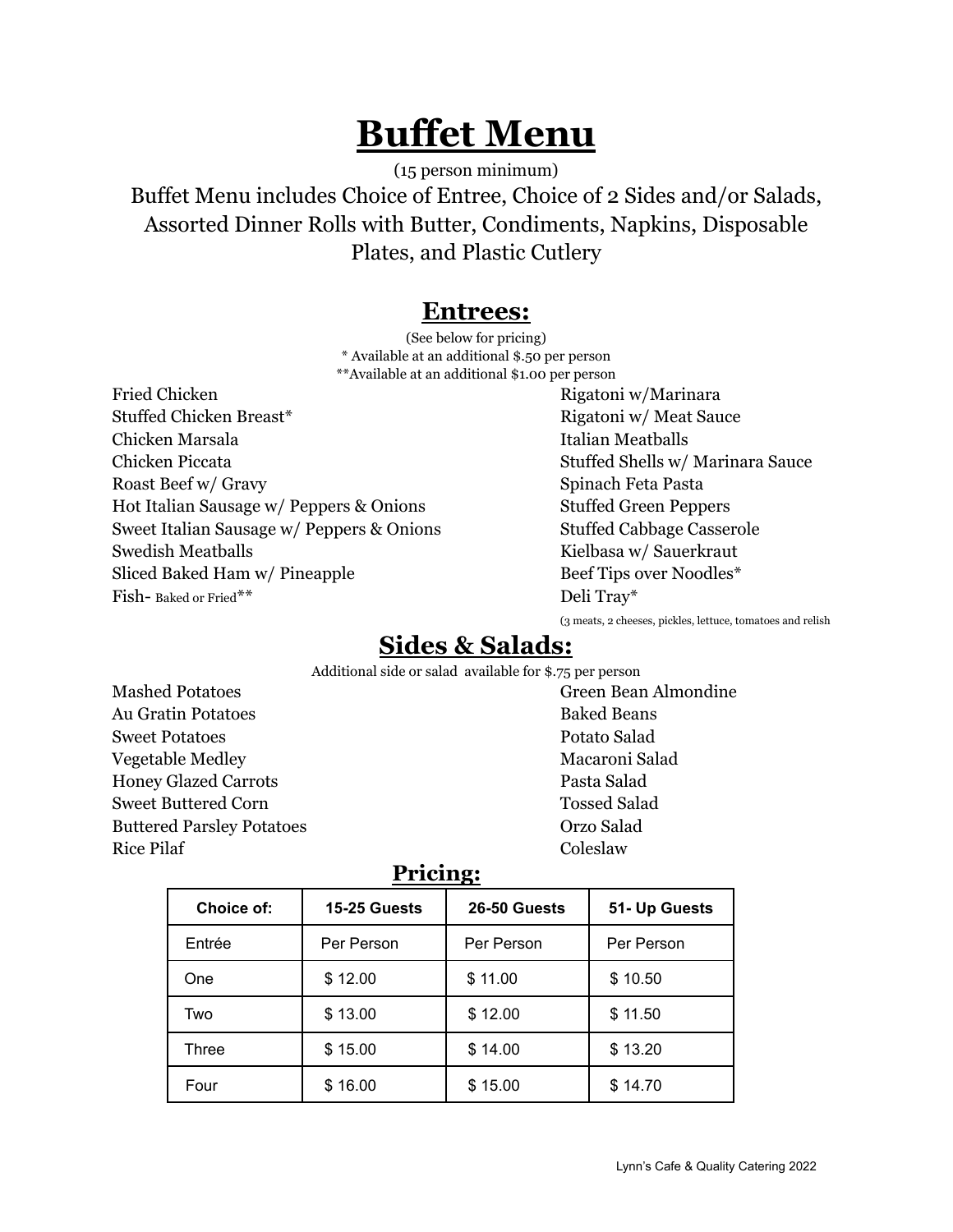# **Additional Buffet Items:**

| Freshly Brewed Regular Coffee, Decaf Coffee, or Hot Tea |                                                                       |
|---------------------------------------------------------|-----------------------------------------------------------------------|
| Delivered in Insulated Carriers                         |                                                                       |
| *Includes Cups, Stirries, Creamers, and Sweeteners*     |                                                                       |
| Assorted Soft Drinks (12 oz cans) \$1.50 per person     |                                                                       |
| Bottled Water (16 oz bottles)\$1.50 per person          |                                                                       |
|                                                         | Chilled Fruit Salad arranged in self serving bowls or individual cups |
|                                                         |                                                                       |
|                                                         |                                                                       |
|                                                         |                                                                       |

### **Boxed Lunches:**

**\$9.25 per person Boxed Lunches contain a freshly made Sandwich, Homemade Salad, Assorted Chips, and a Fresh Baked Cookie**

# **Our Picnic Menu is Available Upon Request**

**Please Call for Quote**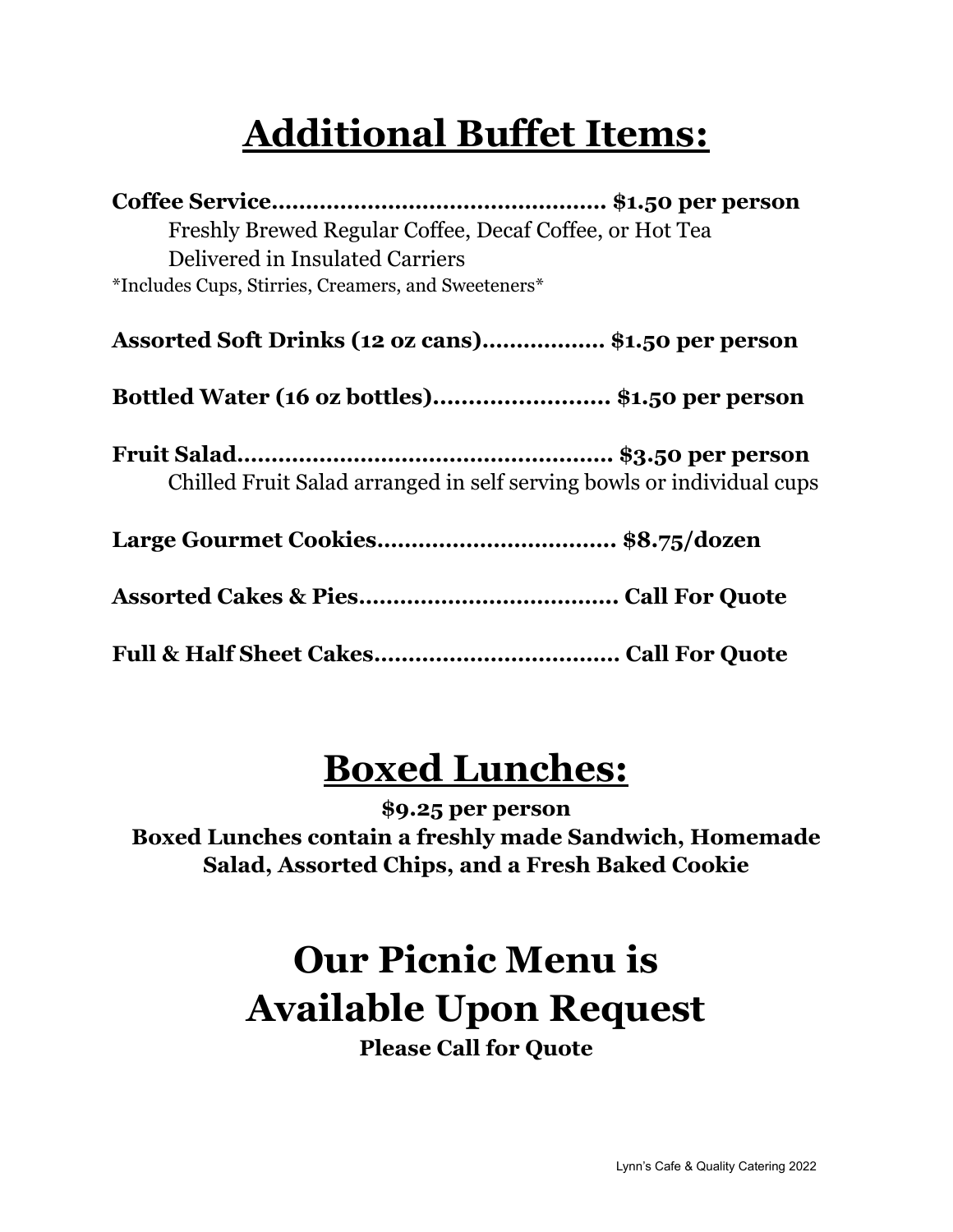## **Hot Breakfast Buffet Menu**

(20 person minimum or additional charge) \*Additional side available for an additional \$1.00 per person Hot Breakfast Buffet includes Entree Choice, Choice of 2 Hot Sides and 1 Cold Side, Condiments, Napkins, Disposable Plates, and Plastic Cutlery

| <b>Entrée Selections</b>     | Hot Sides (select 2)            | <b>Cold Sides (Select 1)</b>                        |
|------------------------------|---------------------------------|-----------------------------------------------------|
| <b>Fluffy Scrambled Eggs</b> | Golden Home Fries               | <b>Assorted Danish Pastries</b>                     |
| <b>Cheese Omelets</b>        | Crisp Bacon (3 pp)              | <b>Assorted Muffins</b>                             |
| Western Scrambled Eggs       | Sausage Patties or Links (2 pp) | <b>Assorted Bagels</b>                              |
| <b>Buttermilk Pancakes</b>   | Sausage Gravy with Biscuits     | Assorted Juice                                      |
| <b>Belgian Waffles</b>       | Ham Steak                       | <b>Fruit Salad *Additional \$1.99</b><br>per person |

#### **Pricing:**

| 1 Entrée           | 2 Entrées          | <b>3 Entrées</b>   |
|--------------------|--------------------|--------------------|
| \$11.00 per person | \$12.00 per person | \$13.00 per person |

## **Continental Breakfast Menu**

(25 person minimum)

**\$9.95 per person**

**Our Continental Breakfast includes Danishes & Pastries and Muffins, Assorted Juices, and Choice of Bagels or Donuts**

### **Breakfast A La Carte Selections**

| Assorted Danish & Pastries \$0.95 each |  |
|----------------------------------------|--|
|                                        |  |
|                                        |  |
|                                        |  |
|                                        |  |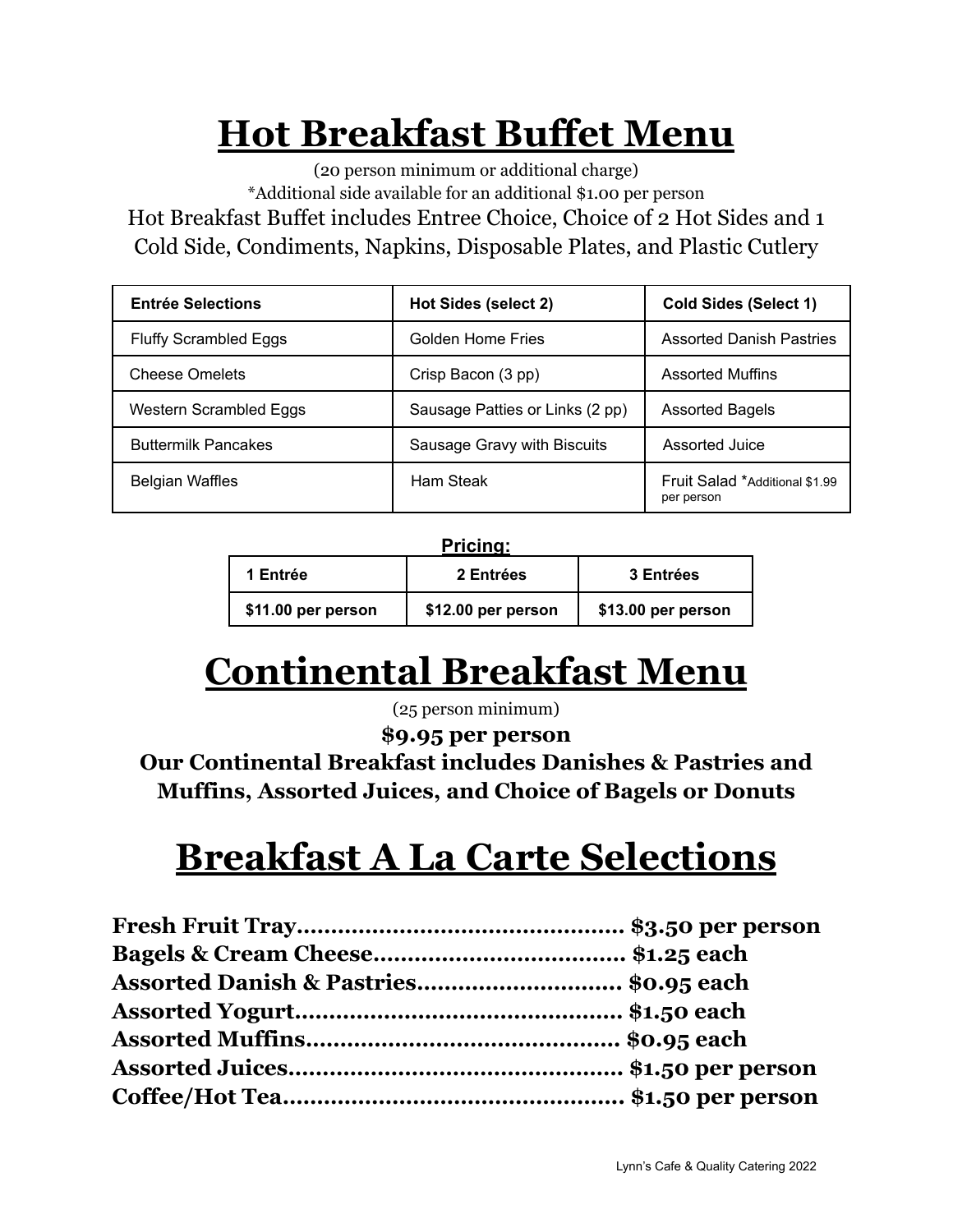# **A La Carte Selections**

| Cheese & Pepperoni Tray w/ Crackers\$2.95 per person  |
|-------------------------------------------------------|
|                                                       |
|                                                       |
|                                                       |
|                                                       |
|                                                       |
|                                                       |
|                                                       |
| Meatballs w/ Marinara Sauce (60 meatballs)\$90.00     |
| Hot or Sweet Sausage w/ Peppers & Onions\$95.00       |
|                                                       |
|                                                       |
|                                                       |
|                                                       |
|                                                       |
|                                                       |
|                                                       |
|                                                       |
|                                                       |
| Rigatoni w/ Marinara Sauce (40 servings)\$75.00       |
|                                                       |
|                                                       |
|                                                       |
|                                                       |
|                                                       |
|                                                       |
|                                                       |
|                                                       |
|                                                       |
|                                                       |
| Macaroni, Pasta or Potato Salad (40 servings) \$70.00 |
|                                                       |